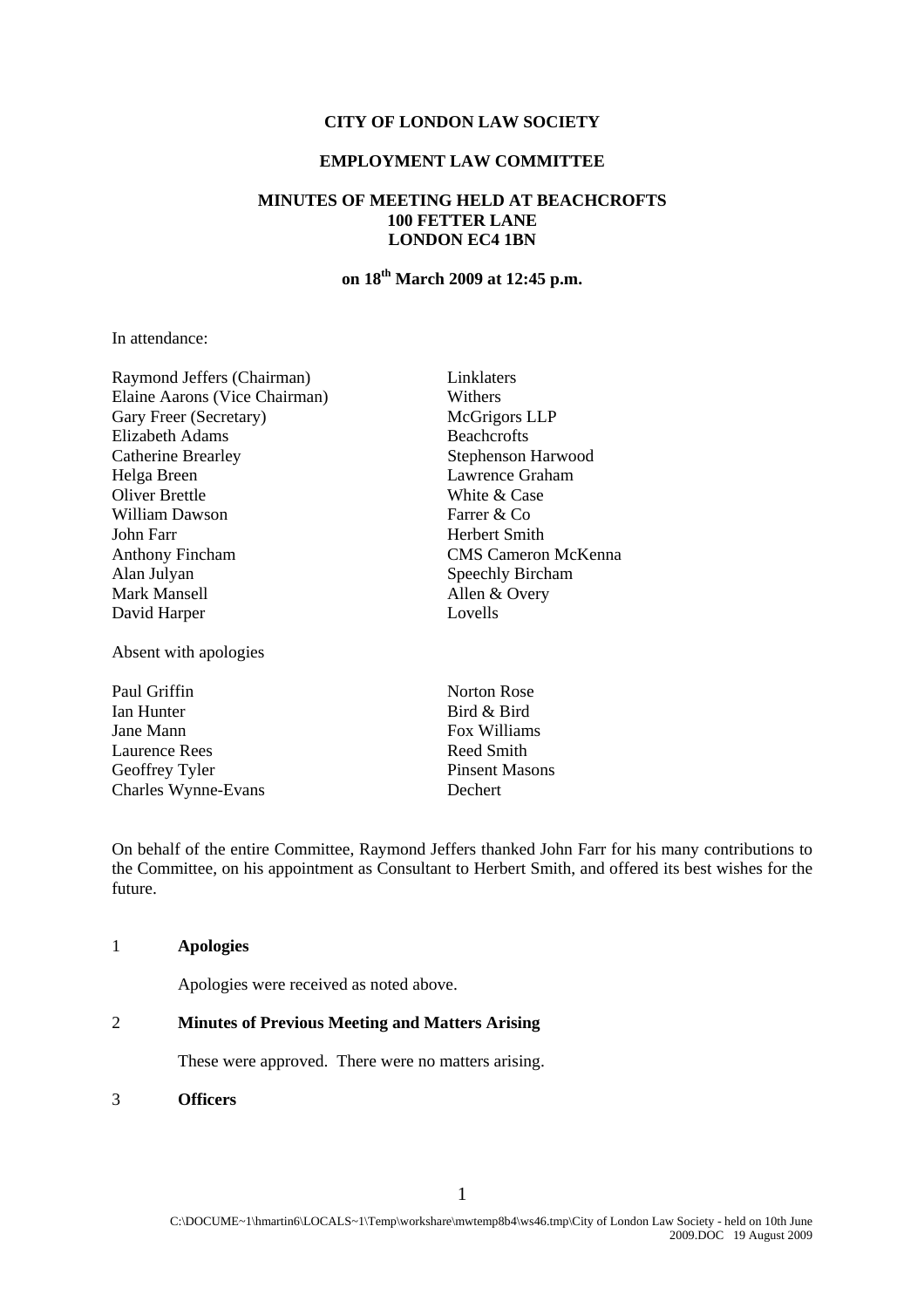Raymond Jeffers announced that he wished to relinquish the Chairmanship of the Committee. The meeting on June  $10<sup>th</sup>$  would be his last as Chairman and we should aim to have a new Chairman in place by September.

Any member interested in becoming Chairman should let Raymond know. He would then consult with a view to coming to the June meeting with a recommendation.

## 4 **New Members**

Following the recent or imminent departures of Julian Roskill, John Farr and Raymond Jeffers the membership of the Committee will fall below the ideal number of 20. New members are needed.

Some of those who have stepped down recently have suggested that we might wish to invite partners from their firms to fill the vacancy, but it is important to maintain the principle that appointments are personal. It is, however, not inconsistent with that principle that prospective members should be encouraged to put their names forward.

Raymond Jeffers would invite applications in the usual way in the CLLS Newsletter and report to the next meeting on responses received.

## 5 **The FSA Code of Practice on remuneration policies**

There was a discussion of whether the Committee should respond to the Consultation document issued by the FSA, given that the Code is concerned both with policies and principles and practical implementation issues; and that any principles may be influential outside the FSA regulated sector.

The consensus was that this was not a suitable document for a Committee submission.

## 6 **"Clawback" of bonus**

There was a long discussion of this topical subject – the legal route to workable solutions may be elusive.

Clauses designed to deter – such as a claim by which bonus is forfeit if the recipient joins a competitor – may be vulnerable to the doctrines of penalties and restraint of trade, and there may be difficulties in drafting for global businesses a clause which will be legally enforceable around the world.

## 7 **Extraterritorial effect of UK Employment law**

There was a discussion of the extent to which the law is now relatively settled in the aftermath of the House of Lord's decision in *Lawson v Serco* [2006] I.C.R. 250.

One decision which appears problematical was that of the Employment Appeal Tribunal in *Bleuse MBT Transport* [2008] IRLR 264. This was a claim brought for outstanding holiday pay under the Working Time Regulations 1998 in the UK Employment Tribunal. A panel chaired by Mr Justice Elias held that since the Regulations implement an EU Directive, the parties' choice of the UK as the proper law of the employment contract – albeit in a contract between an overseas national and an overseas company which was performed entirely within the EU but outside the UK – had the effect that they had contracted in to a mandatory legislative provision.